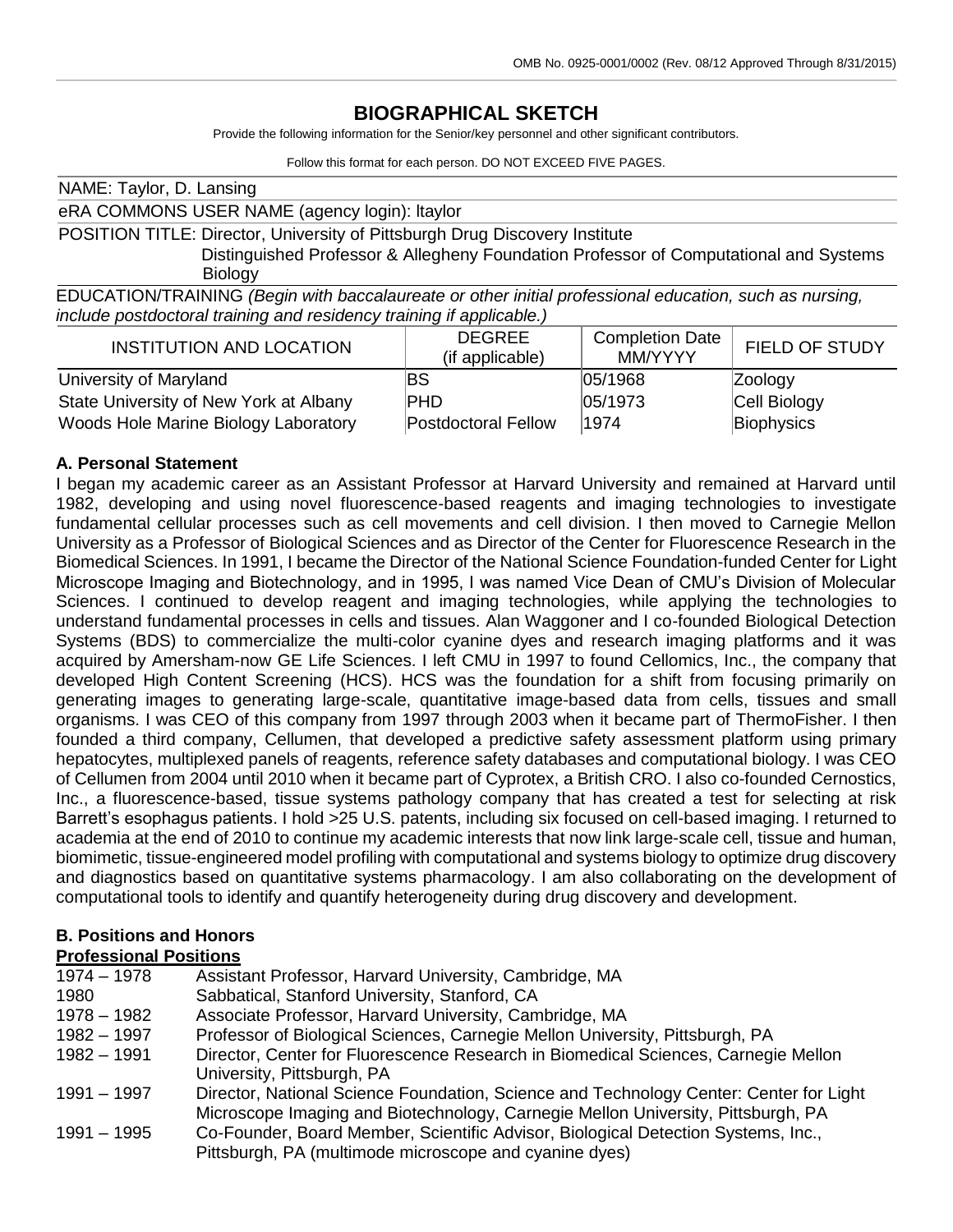| 1995 - 1997<br>$1997 - 2003$ | Vice Dean, Division of Molecular Sciences, Carnegie Mellon University, Pittsburgh, PA<br>Co-Founder, CEO and Chairman, Cellomics, Inc., Pittsburgh, PA (HCS) |
|------------------------------|--------------------------------------------------------------------------------------------------------------------------------------------------------------|
| $1999 - present$             | Adjunct Professor, Carnegie Mellon University, Pittsburgh, PA                                                                                                |
| $2004 - 2010$                | Co-Founder, President and CEO, Cellumen Inc., Pittsburgh, PA (Predictive toxicology)                                                                         |
| $2008 - 2011$                | Co-Founder and Chairman, Cernostics, Inc., Pittsburgh, PA (Tissue systems pathology)                                                                         |
| $2010$ – present             | Director, University of Pittsburgh Drug Discovery Institute, Pittsburgh, PA                                                                                  |
| $2010$ – present             | Allegheny Foundation Professor of Computational and Systems Biology                                                                                          |
| $2017$ – present             | Distinguished Professor                                                                                                                                      |

### **Other Experience and Professional Memberships**

### **Corporate**

| $1999 - 2009$         | Board of Directors, NetHealth Systems, Inc. (Medical IT)                               |
|-----------------------|----------------------------------------------------------------------------------------|
| $2005 - 2011$         | Board of Directors, CelSense, Inc. (NMR contrast agents for cell tracking in vivo)     |
| $2002 - 2011$         | Board of Directors, Pittsburgh Life Sciences Greenhouse (Regional biotech development- |
|                       | Chairman from 2007-2010)                                                               |
| <b>Academic</b>       |                                                                                        |
| $1985 - 1989$         | <b>NIH Molecular Cytology Study Section</b>                                            |
| $1990 - 1993$         | <b>Biophysical Society Council</b>                                                     |
| $1991 - 1995$         | External Advisory Committee, Los Alamos National Labs, Cytometry Group                 |
| 1995 – 1998           | External Advisory Committee, European Molecular Biology Laboratory                     |
| 1995 - 1999           | External Advisory Committee, Molecular Biotechnology Center, Univ. Washington          |
| $2000 - 2006$         | External Advisory Committee, Mayo Clinic and Foundation, Cancer Center                 |
| $2010 - 2016$         | NCI Chemical Biology Consortium Steering Committee                                     |
| 2014 – <i>present</i> | Foundation for the NIH Biomarkers Consortium-High Content Data Integration Group       |
|                       |                                                                                        |

# **Honors**

| $1990 - 2000$ | <b>NIH Merit Award</b>                                                                 |
|---------------|----------------------------------------------------------------------------------------|
| 1995          | German Society of Cell Biology: Carl Zeiss Lecture Award                               |
| 1996          | Computer World-Smithsonian Award in Science: Developments in Imaging Living Cells      |
| 2001          | Inclusion of paper in "Landmark Papers in Cell Biology," JG Gall and JR McIntosh, Eds. |
|               | Cold Spring Harbor Laboratory Press and American Society for Cell Biology, NY          |
| 2001          | Ernst & Young, PA Entrepreneur of the Year                                             |
| 2002          | Carnegie Science Center Awards, Entrepreneur of the Year                               |
| 2003          | National Science Foundation Pioneer Award -- Recognition for leadership in STC program |
| 2004          | Pittsburgh Life Sciences Greenhouse Pioneer Award, Creation of Companies               |
| 2007          | Elected Fellow of American Institute for Medical and Biomedical Engineering (AIMBE)    |
| 2007          | Society of Biomolecular Sciences Achievement Award for Developing High Content         |
|               | Screening                                                                              |
| 2011          | International Society for Analytical Cytometry: Mack J. Fulwyler Award: Outstanding    |
|               | Innovation in Cytometry-invention or a career of innovative science                    |

# **C. Contribution to Science**

**1.** Microphysiological systems (MPS) for drug discovery and development. A major challenge has been the development of more physiologically relevant models of normal tissues and disease "systems". The full power of phenotypic discovery and experimental disease models depends on having preferably multiple cell type, human 3D models with microfluidics. **(a)** producing a fully functional, human, 4-cell, biomimetic model of the human liver acinus that takes advantage of fluorescent protein biosensors and a second generation human liver acinus model where zonation is modeled and measured **(b). (c)** We have recently reviewed the liver metatstatic breast cancer niche using MPS**,** the use of microfluidics to build organs on chips and **(d**) We have recently showed the functional coupling of multiple organ MPS. The microfluidic models of human organs promise to revolutionize cell/tissue and organ research.

**a.** Vernetti L, Senutovitch N, Boltz R, DeBiasio R, Shun TY, Gough A, **Taylor DL.** (2016) A human liver microphysiology platform for investigating physiology, drug safety and disease models. J Exp Biol Med 241: 101-114.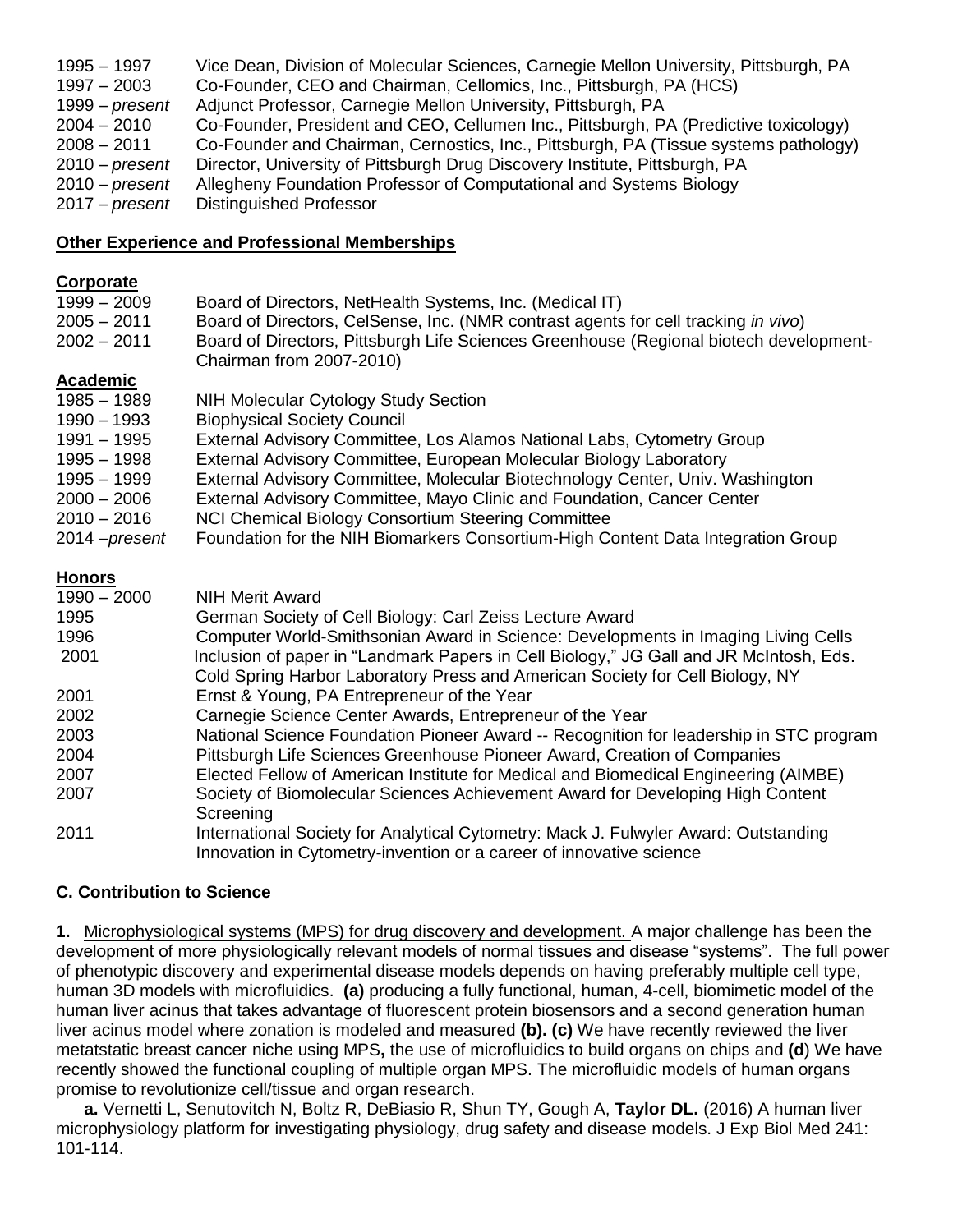**b**. Lee-Montiel F, George S, Gough A and **Taylor DL**. (2017). Control of oxygen tension recapitulates zone-specific functions in human liver microphysiology systems. Expt Biol Med (April) DOI: 10.1177/1535370217703978

**c.** Clark A, Ma B, **Taylor DL**, Griffith L, Wells A. (2016). Liver metastases: microenvironments and ex-vivo models. Exp Biol Med. 241 (15): 1639-1652.

**d.** Vernetti L, Gough A, Baetz N, Blutt S, Broughman JR, Brown JA, Foulke-Abel J, Hasan N, In J, Kelly E, Kovbasnjuk O, Repper J, Senutovitch N, Stabb J, Yeung C, Zachos NC, Donowitz M, Estes M, Himmelfarb J, Truskey G, Wikswo JP, **Taylor DL**. 2017. Functional Coupling of Human Microphysiology Systems: Intestine, Liver, Kidney Proximal Tubule, Blood-Brain Barrier and Skeletal Muscle. Sci Rep. Feb 8;7:42296. PubMed PMID: 28176881

**2.** High Content Screening (HCS) and Quantitative Systems Pharmacology (QSP). The large amount of time required to acquire, process and analyze large numbers of cell-based image data to obtain statistically relevant data from biological experiments encouraged me to follow the lead from the genomics revolution and to automate the whole process based on the microplate format used in the pharmaceutical industry. I left Carnegie Mellon University to start Cellomics, the company that pioneered HCS based on a large number of patents. The pharmaceutical companies embraced HCS to gain deeper biological insights in the mechansims of disease progression, drug discovery and *in vitro* toxicology. **(a)** HCS has become a standard platform in both academic and pharmaceutical research and development and large image datasets can be explored in phenotypic drug discovery including the identification and quantitation of heterogeneity and is a central component of our QSP platform including modeling **(b-d).** 

**a.** Gough A, Chen N, Shun TY, Lezon T, Boltz R, Reese C, Wagner J, Grandis J, Lee A, Stern A, Schurdak M, **Taylor DL.** (2014). Identifying and quantifying heterogeneity in high content analysis: application of heterogeneity indices to drug discovery. PLoS ONE, 9(7):e102678. PMCID: PMC4103836

**b.** Stern, AM, Schurdak, ME, Bahar, I, Berg, JM, **DL Taylor**. (2016) A perspective on implementing a quantitative systems pharmacology platform for drug discovery and the advancement of personalized medicine. J Biomol Screen.21: 521-534.

**c.** Erdem C, Nagle AM, Casa AJ, Litzenburger BC, Wang Y, **Taylor DL**, Lee AV and Lezon TR. (2016). Proteomic screening and lasso regression reveal differential signaling in insulin and insulin-like growth factor I pathways. Mol Cell Proteomics 15:3045-3057 PMID: 27364358

**d.** Gough A, Stern, AM, Maier J, Lezon T, Shun T-Y, Chennubhotla C, Schurdak ME, Haney SA and **Taylor** DL. (2016). Biologically relevant heterogeneity: Metrics and practical insights. SLAS Discovery 22: 213.

**3.** Fluorescent analog cytochemistry (FAC) and fluorescent protein biosensors (FPB's). My early work at Harvard focused on developing methods for studying the temporal and spatial molecular dynamics within living cells using fluorescence imaging methods. The introduction of FAC allowed the dynamics of proteins to be followed during normal and abnormal cell functions **(a)** FAC was the fore-runner of fluorescent protein (e.g. GFP) tagging of proteins. A Nature paper focused on FAC was chosen as one of the 42 seminal papers in cell biology in the first 40 years of the American Society of Cell Biology. **(b-c)** The further addition of site-specific tagging of proteins with environmentally sensitive fluorescent probes permitted temporal-spatial measurements of protein activities (fluorescent protein biosensors-FPB's) including phosphorylation**. (d)** These methods played a critical role in stimulating the field of cell biology and then other fields to apply fluorescence-based reagents to study the dynamic proteomics and metabolomics in living cells in culture and in microfluidic devices.

**a. Taylor DL** and Wang Y-L. (1980). Fluorescently labelled molecules as probes of the structure and function of living cells. Nature (Lond.), 284(5755):405-10.

**b.** Hahn K, DeBiasio R, **Taylor D**. (1992). Patterns of elevated free calcium and calmodulin activation in living cells. Nature (Lond), 359(6397):736-8.

**c.** DeBiasio RL, LaRocca GM, Post P, **Taylor DL**. (1996). Myosin II transport, organization, and phosphorylation: evidence for cortical flow/solation-contraction coupling during cytokinesis and cell locomotion. Mol Biol Cell, 7(8):1259-82. PMCID: PMC275977

 **d.** Senutovitch N\*, Vernetti, L\*, Boltz, R, DeBiasio, R, Gough, A, **Taylor, DL.** (2015) Fluorescent Protein Biosensors Applied to Microphysiological Systems. Exp Biol Med 240: 795-808. PMID: 25990438

**4.** Quantitative digital imaging microscopy. In parallel to the development of fluorescence-based reagents for living cells, my work also focused on developing the digital imaging tools necessary to acquire, process and analyze the time series, digital image data sets of migrating and dividing cells. All of the early platforms were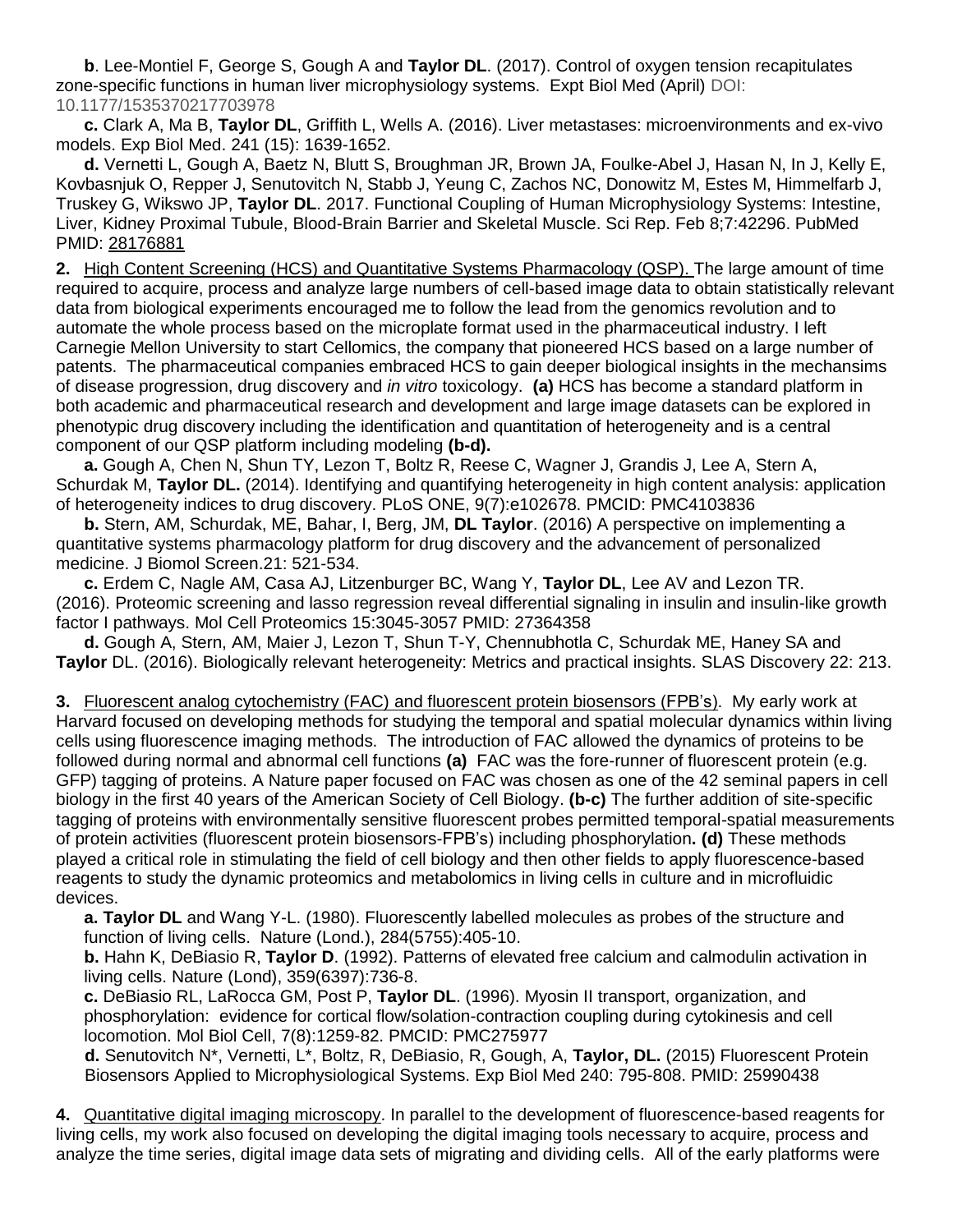built in our lab since the microscope companies lagged in the automation and digital imaging technologies that were needed in our research. Our work and others stimulated the rapid development and application of quantitative, digital imaging microscopy **(a-c),** including early super-resolution microscopy **(d)** in basic and applied research**.**

**a.** Tanasugarn L, McNeil P, Reynolds GT, **Taylor DL.** (1984). Microspectrofluorometry by digital image processing: measurement of cytoplasmic pH. J Cell Biol, 98(2):717-24. PMCID: PMC2113113

**b**. Bright G, Whitaker J, Haugland R**, Taylor DL**. (1989). Heterogeneity of the changes in cytoplasmic pH upon serum stimulation of quiescent fibroblasts. J Cell Physiol, 141(2):410-9.

**c.** Farkas DL, Baxter G, DeBiasio R, Gough A, Nederlof MA, Pane D, Pane J, Patek DR, Ryan KW, **Taylor DL**. (1993). Multimode light microscopy and the dynamics of molecules, cells, and tissues. Ann Rev Physiol, 55:785-817.

**d.** Lanni F, Bailey B, Farkas DL, **Taylor DL**. (1993). Excitation field synthesis as a means for obtaining enhanced axial resolution in fluorescence microscopes. BioImaging, 1(4):187-96.

**5.** Tissue systems biology for diagnostics. It became clear that a "tissue systems" biology approach was needed to better harness multiplexed fluorescence for cancer diagnostics. Multiplexed panels of biomarkers for cancer and stromal cells, including the migratory immune system were patented **(a)** and the diagnostics company, Cernostics was co-founded by me to develop a Barrett's esophagus test that is currently in trials. The basic multiplexed fluorescence approach to tissue systems biology has been described **(b-c)** and spatial statistics to define spatial heterogeneity have been developed **(d).** Identifying and quantifying spatial heterogeneity will be central to developing an understanding of metastatic disease progression and the development of useful diagnostic and prognostic tests.

**a.** Critchley-Thorne RJ, Miller SM,**Taylor DL,** Lingle W. (2009). Applications of cellular systems biology in breast cancer patient stratification and diagnostics. Comb Chem High Through Screen, 12(9):860-9.

**b.** Pritchard, J., Davison, J., Campbell, B., Repa, K., Reese, L., Nguyen, X., Li, J., Foxwell, T., **Taylor, D.,** Critchley-Thorne, R. (2015). TissueCypher: A systems biology approach to anatomic pathology. J. Pathol. Inform. 1: 48.

**c.** Gough AG, Lezon T, Faeder JR, Chennubhotla C, Murphy RF, Critchley-Thorne R, **Taylor DL**. (2014). High content analysis and cellular and tissue systems biology: a bridge between cancer cell biology and tissuebased diagnostics. In/The Molecular Basis of Cancer, 4<sup>th</sup> Ed. (Mendelsohn J, Howley PM, Israel MA, Gray JW, Thompson CB) Elsevier, NY.

**d.** Spagnolo DM, Gyanchandai R, Al-Kofahi Y, Stern AM, Gough A, Meyer DE, Ginty F, Sarachan B, Fine J, Lee AV, **Taylor DL**, Chennubhotla SC. (2016). Pointwise mutual information quantifies intra-tumor heterogeneity in tissue sections labeled with multiple fluorescent biomarkers. J. Pathol. Inform. 7: 47.

#### **List of Published Work in MyBibliography:**

[http://www.ncbi.nlm.nih.gov/sites/myncbi/d.lansing.taylor.1/bibliography/45727112/public/?sort=date&direction](http://www.ncbi.nlm.nih.gov/sites/myncbi/d.lansing.taylor.1/bibliography/45727112/public/?sort=date&direction=ascending) [=ascending](http://www.ncbi.nlm.nih.gov/sites/myncbi/d.lansing.taylor.1/bibliography/45727112/public/?sort=date&direction=ascending)

# **D. Research Support**

**Ongoing Research Support**

P30 CA047904 - NIH Ferris (PI) 07/01/15 – 07/31/20

Cancer Center Support Grant/Chemical Biology Facility The major goal of this grant is to enable UPCI laboratory and clinical investigators to work closely together to identify improved approaches for cancer prevention, diagnosis and treatment. Role: Scientific Lead

STAR 83573601 - EPA Taylor (CoPI) 12/01/14 – 11/30/18 Vanderbilt-Pittsburgh Resource for Organotypic Models for Predictive Toxicology - VPROMPT Role: Co-Principal Investigator

The liver MPS will be integrated into the Vanderbilt moderate throughput screening platform as a microfluidic device to allow use of the secreted media for: (a) assaying the secretome in near real-time for targeted high content metabolomics; (b) provide liver MPS conditioned media to feed chemical metabolites to the 3 developmental MPS and organoids, and (c); track mechanisms of toxicity in the liver. Role: Co-investigator